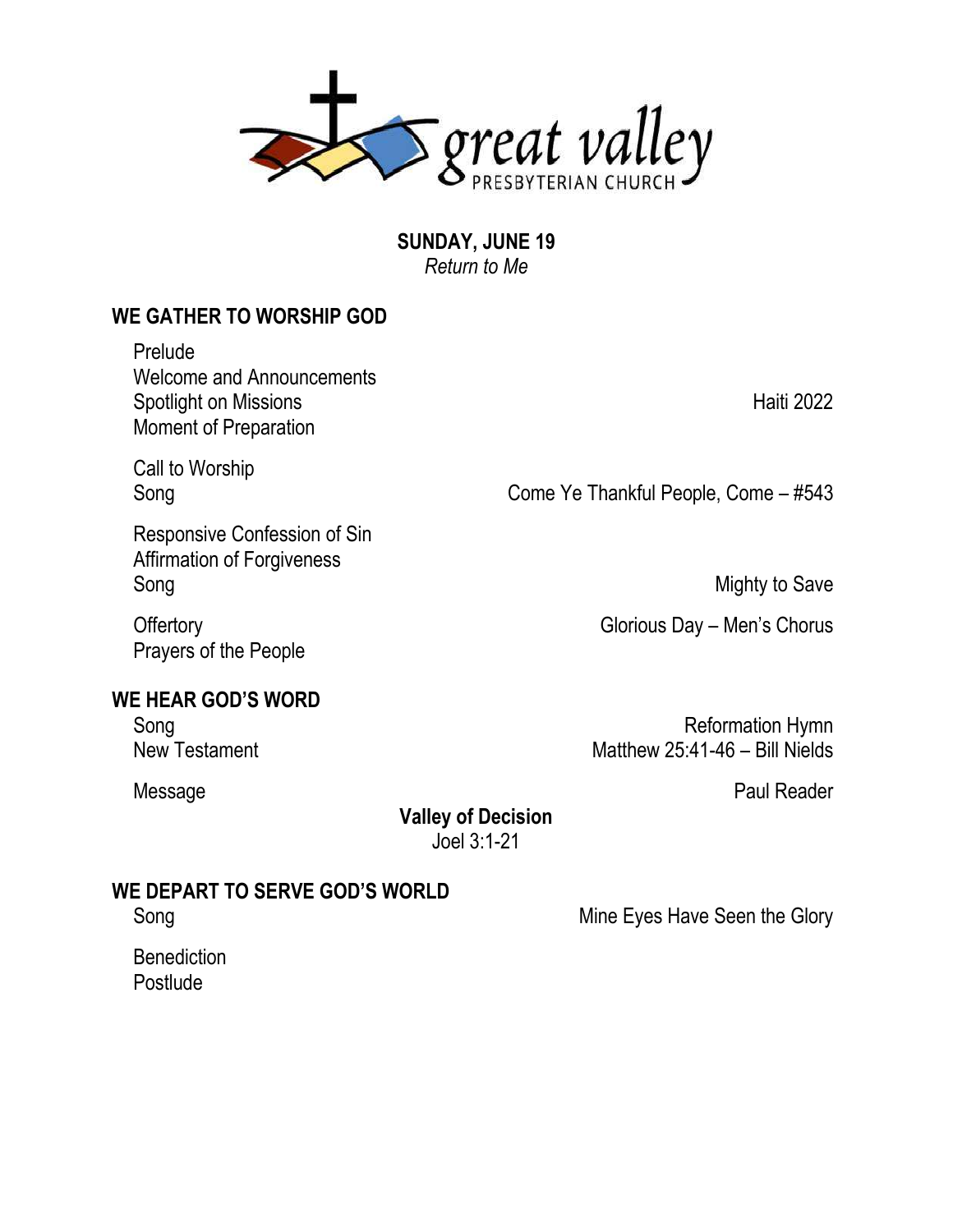*Return to Me* **Valley of Decision** Joel 3:1-21

**Next Week:** Next Sunday we will begin a new sermon series from the book of Amos entitled *The Lord Roars* by considering **Amos 1:1-2:16** 'For Three Transgressions…and for Four.'

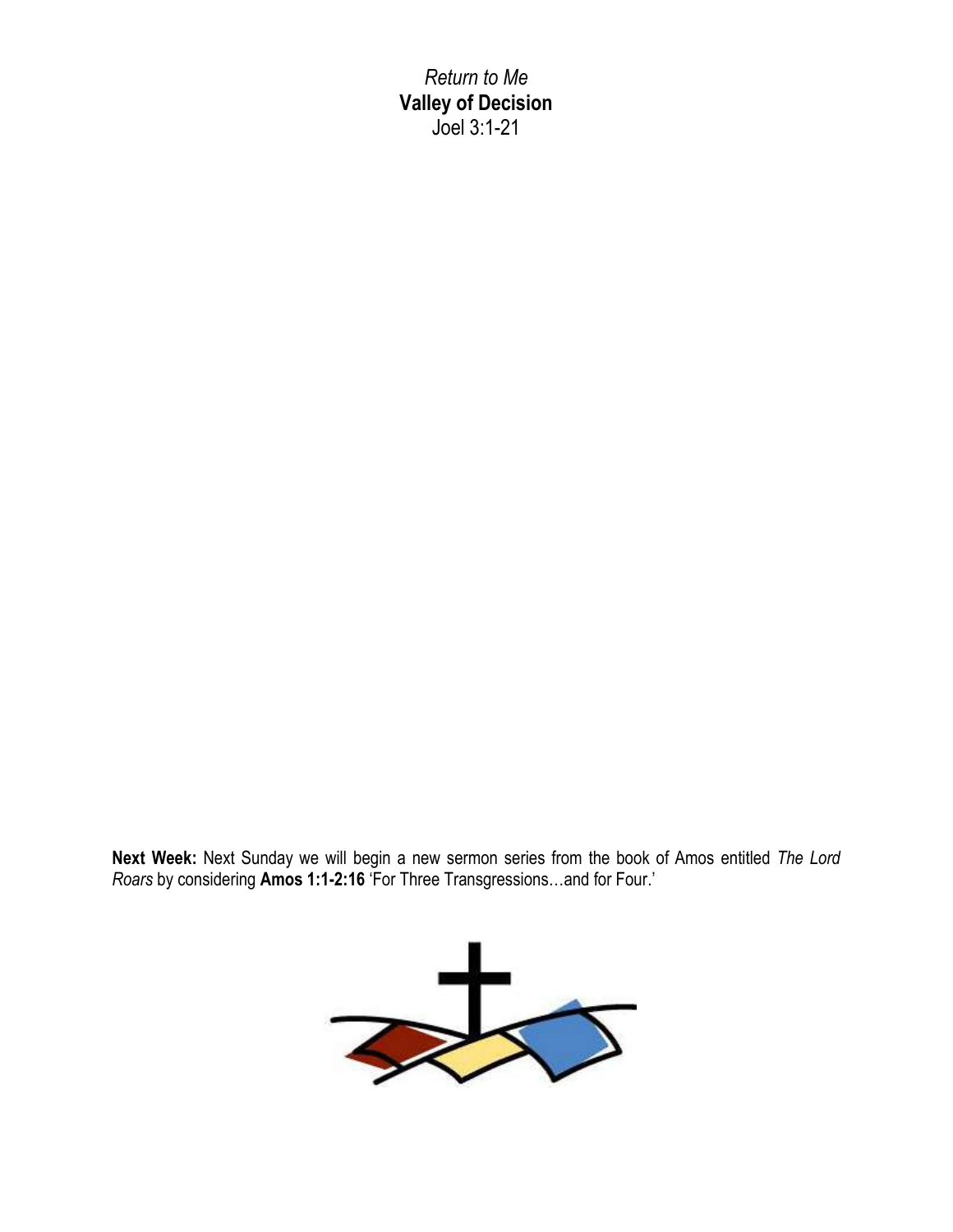# **Come Ye Thankful People, Come**

Come ye thankful people come Raise the song of harvest home All is safely gathered in Ere the winter storms begin God our Maker doth provide For our wants to be supplied Come to God's own temple come Raise the song of harvest home

All the world is God's own field Fruit unto His praise to yield Wheat and tares together sown Unto joy or sorrow grown First the blade and then the ear Then the full corn shall appear Lord of harvest grant that we Wholesome grain and pure may be

For the Lord our God shall come And shall take His harvest home From His field shall in that day All offenses purge away Give His angels charge at last In the fire the tares to cast But the fruitful ears to store In His garner evermore

Even so Lord quickly come To Thy final harvest home Gather Thou Thy people in Free from sorrow free from sin There forever purified In Thy presence to abide Come with all Thine angels come Raise the glorious harvest home

Words by Henry Alford, 1844 Music by George J. Elvey, 1858

### **Responsive Confession of Sin**

Leader: Lord your Word tells us to "fix our eyes on Jesus" (Heb. 12:2a)

### **People: We confess that we often fix our eyes on things far from Jesus.**

- Leader: Your Word instructs us to "throw off…the sin that so easily entangles" (Heb. 12:1b)
- **People: We confess that our sin often trips us up, keeping us from running "with perseverance the race marked out for us."**
- Leader: Your Word, oh Lord, exhorts us to "Honor God with [our] body." (I Cor. 6:20)
- **People: We confess that, at times, we use our bodies to aid us in our rebellion against you.**

## **Mighty to Save**

Everyone needs compassion Love that's never failing Let mercy fall on me Everyone needs forgiveness The kindness of a Saviour The hope of nations

Saviour He can move the mountains My God is mighty to save He is mighty to save Forever Author of salvation He rose and conquered the grave Jesus conquered the grave

So take me as You find me All my fears and failures Fill my life again I give my life to follow Ev'rything I believe in Now I surrender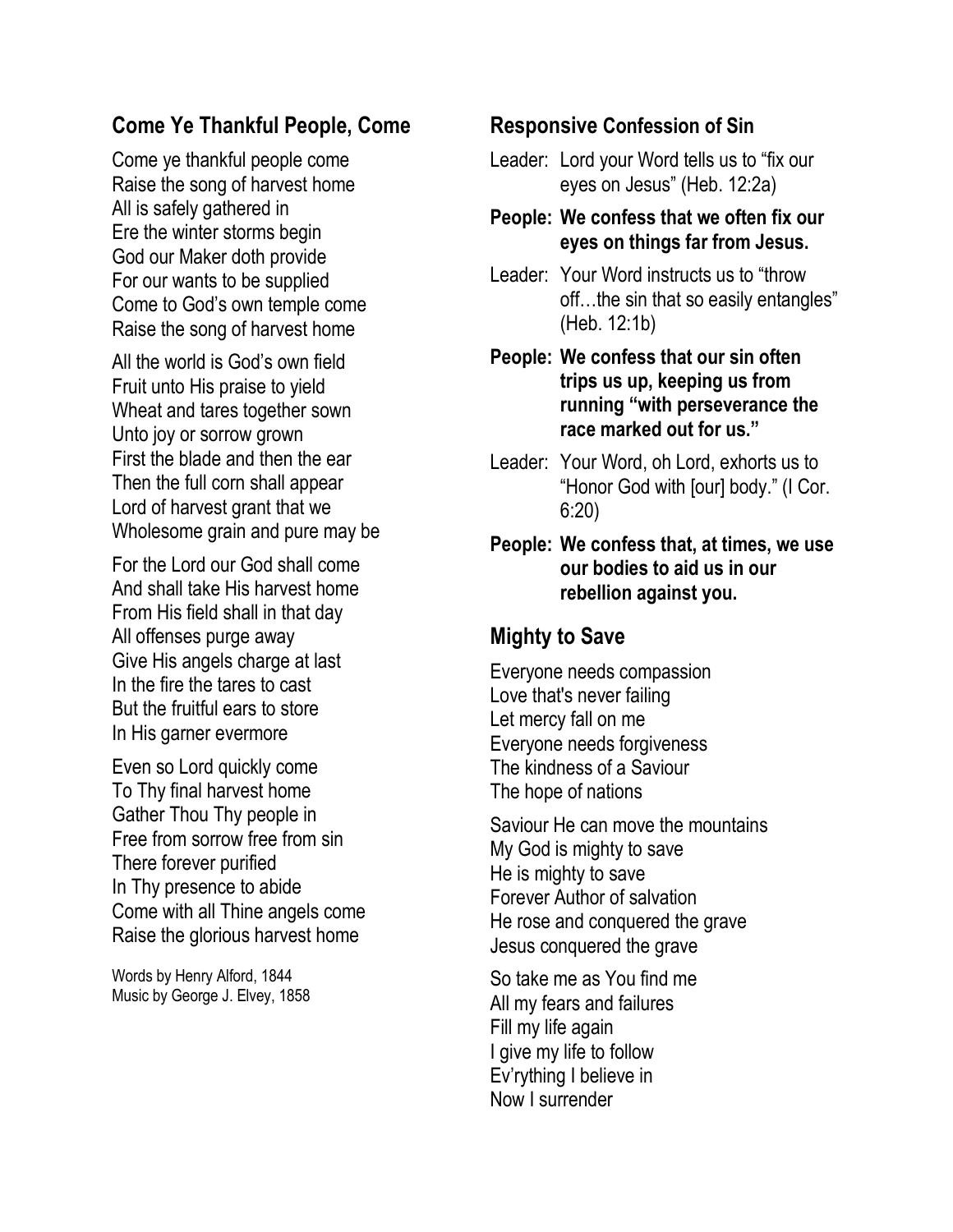Saviour He can move the mountains My God is mighty to save He is mighty to save Forever Author of salvation He rose and conquered the grave Jesus conquered the grave

Shine your light and let the whole world see We're singing for the glory of the risen King Jesus

Shine your light and let the whole world see We're singing for the glory of the risen King

Saviour You can move the mountains God You are mighty to save You are mighty to save Forever Author of salvation You rose and conquered the grave Yes You conquered the grave

Shine your light and let the whole world see We're singing for the glory of the risen King Jesus

Shine your light and let the whole world see We're singing for the glory of the risen King

Shine your light and let the whole world see We're singing for the glory of the risen King Jesus

Shine your light and let the whole world see We're singing for the glory of the risen King

Words and music by Ben Fielding and Reuben Morgan

© 2006 Hillsong Music Publishing Australia CCLI License #1026532. Used by permission.

## **Reformation Hymn**

We will trust God's Word alone Where His perfect will is known Our traditions shift like sand While His truth forever stands We will live by faith alone Clothed in merit not our own All we claim is Jesus Christ And His finished sacrifice

Glory be, glory be to God alone Through the church He redeemed And made His own He has freed us, He will keep us Till we're safely home Glory be, glory be to God alone

We are saved by grace alone Undeserved, yet freely shown No accomplishment on earth Can achieve the second birth We will stand on Christ alone The unyielding Cornerstone Nations rage and devils roar Still He reigns forevermore

Glory be, glory be to God alone Through the church He redeemed And made His own He has freed us, He will keep us Till we're safely home Glory be, glory be to God alone

Glory be, glory be to God alone Through the church He redeemed And made His own He has freed us, He will keep us Till we're safely home Glory be, glory be to God alone

Words and music by Chris Anderson and Bob Kauflin © 2016 Sovereign Grace Music and ChurchWorksMedia.com CCLI #1026532